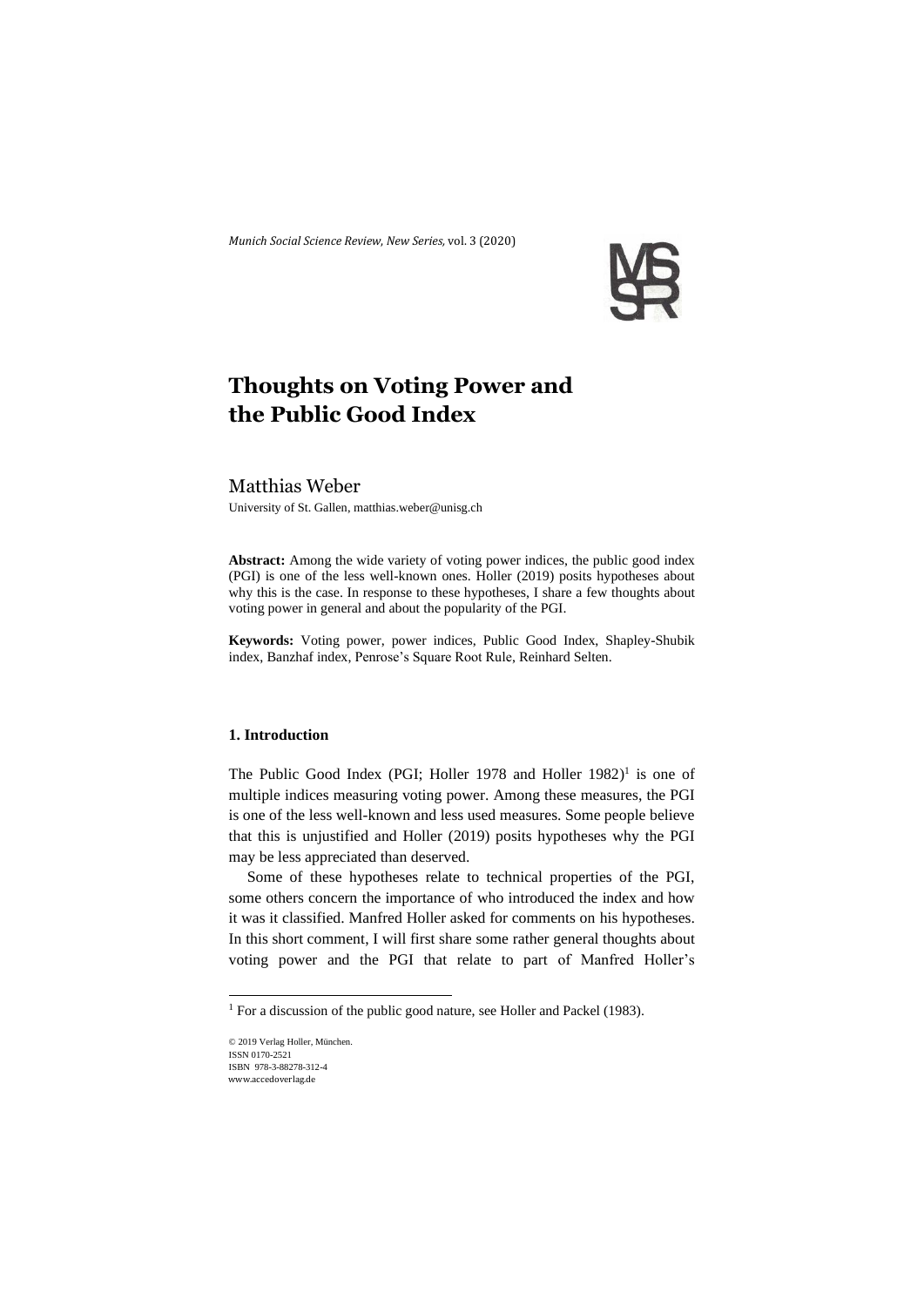hypotheses and afterward comment directly on the hypothesis that the PGI is underappreciated because it was not introduced by a famous game theorist.

#### **2. Important Properties of Voting Power Indices**

Some of Manfred Holler's hypotheses about why the PGI has received relatively little attention are concerned with the technical properties of the index itself and with the value that has been placed on some characteristics of power indices rather than on others (e.g., on local monotonicity). Rather than discussing these properties here, I will discuss another property that power indices can possess, which is in my opinion of crucial importance. I will then later get back to applications of power indices and the PGI. The property that I consider of utmost importance in a power index is to coincide with some form of outcomes. Most power indices do not have this property – at least, when the motivations usually brought forward for these indices are taken at face value, power differences between groups or individuals are different from outcome differences (outcomes could be some sort of utility, in the simplest case linear transferable utility).

Much of the voting power literature is normative in nature. That is, claims are made about which voting systems are fair based on their difference in voting power. However, as these differences in voting power are not differences in outcomes, this seems plainly wrong. Looking at the standard motivation of Penrose's Square Root Rule for two-tier voting systems (Penrose 1946; Banzhaf 1965; for concise descriptions see Turnovec 2009 or Weber 2016), this becomes particularly clear. If you are an individual who favors the adoption of a proposal and the proposal is not adopted, how do you benefit from the representative of your group having been responsible for the failure to adopt the proposal? Not at all, of course. Probably some scholars noticed already a long time ago that the probability of indirectly influencing the outcome in such a setting is different from the probability of getting what one wants, but many certainly did not. Therefore, voting power differences may have looked like an acceptable normative criterion for judging the fairness of voting systems. However, since Laruelle and Valenciano (2005), who refer to the distinction between power and outcomes as decisiveness versus success, or Barbera and Jackson (2006) one can no longer pretend that minimizing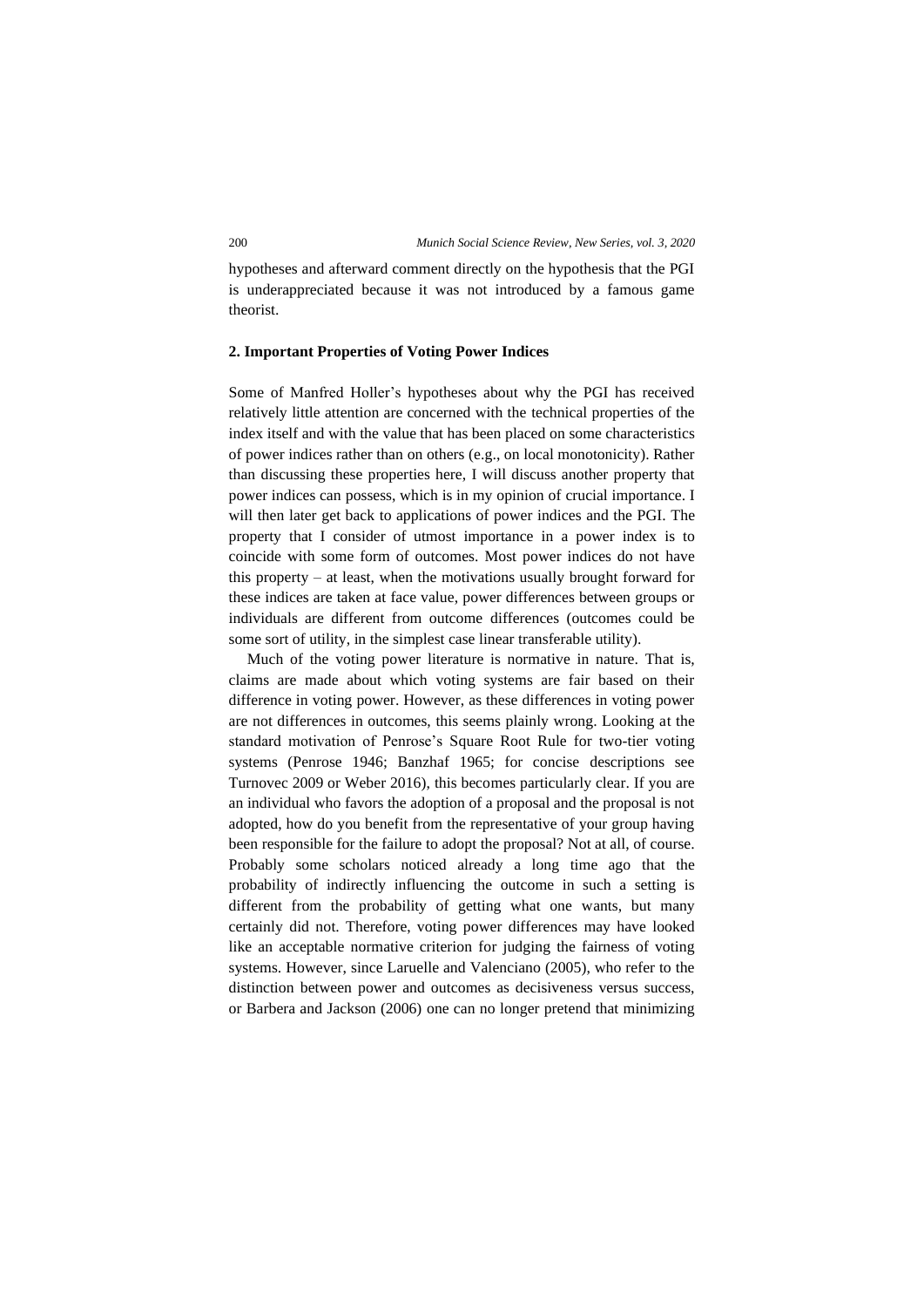## *M. Weber: Thoughts on Voting Power and the Public Good Index* 201

voting power differentials is a useful normative criterion.<sup>2</sup> In short, after these works, one cannot continue as before! Unfortunately, some scholars seem not to be fully aware of this. Sometimes, one can even see footnotes of the sort "we know that ex-ante power is not identical to ex-post power but follow the literature in sticking with ex-ante power as normative concept." This is wrong. All valid normative concepts in the voting (power) literature now must be outcome-based. Except for the Shapley-Shubik index (Shapley and Shubik 1954) with its motivation in so-called divide-the-dollar games, voting power indices and their motivations are usually not outcome-based. I believe that this is a strong and valid reason for the popularity of the Shapley-Shubik index.

This does not necessarily mean that there is no more scope for classical voting power indices. Even indices such as the Banzhaf index or the PGI that do not possess an outcome-based motivation may prove useful, if they are not used as normative fairness criteria but for positive analyses. Of course, in a rational world, which economists have almost exclusively assumed for multiple decades, the normative and positive criteria should coincide. However, there is by now a vast literature documenting boundedly rational behavior in economic and political situations (accumulated since at least Tversky and Kahneman 1974 and Grether and Plott 1979). Even more, it seems that psychological factors are of crucial importance in *all* economic fields.<sup>3</sup> As focusing on actual human behavior, in contrast to assuming rational choice, has proved so valuable in all these fields, there is no reason why actual human behavior should not be relevant in the field of voting power. This means that voting power indices can still be very useful if they have a meaningful positive side to them!

In a way, Weber (2020) can be interpreted as an attempt to "save" the Banzhaf index with a positive analysis. In this work, I investigate

<sup>2</sup> This is hinted at diplomatically in Kurz et al. (2015): "Social choice articles now appearing in top economics journals are concerned first and foremost with the welfare properties of voting systems; power comes as a distant second or even third ... But welfarist approaches to voting, which focus on measures of success rather than pivotality, can be viewed as part of power index research defined in a sufficiently expansive way."

<sup>3</sup> This includes public finance (Weber and Schram 2017), asset pricing (Weber et al. 2018, Kopányi-Peuker and Weber, *forthcoming*), and macroeconomics (Hommes et al. 2019; Bertasiute et al. 2020). Even when the behavior of scholars themselves is concerned, where one should maybe expect the most rational behavior, non-rational perceptions are important (Weber 2018).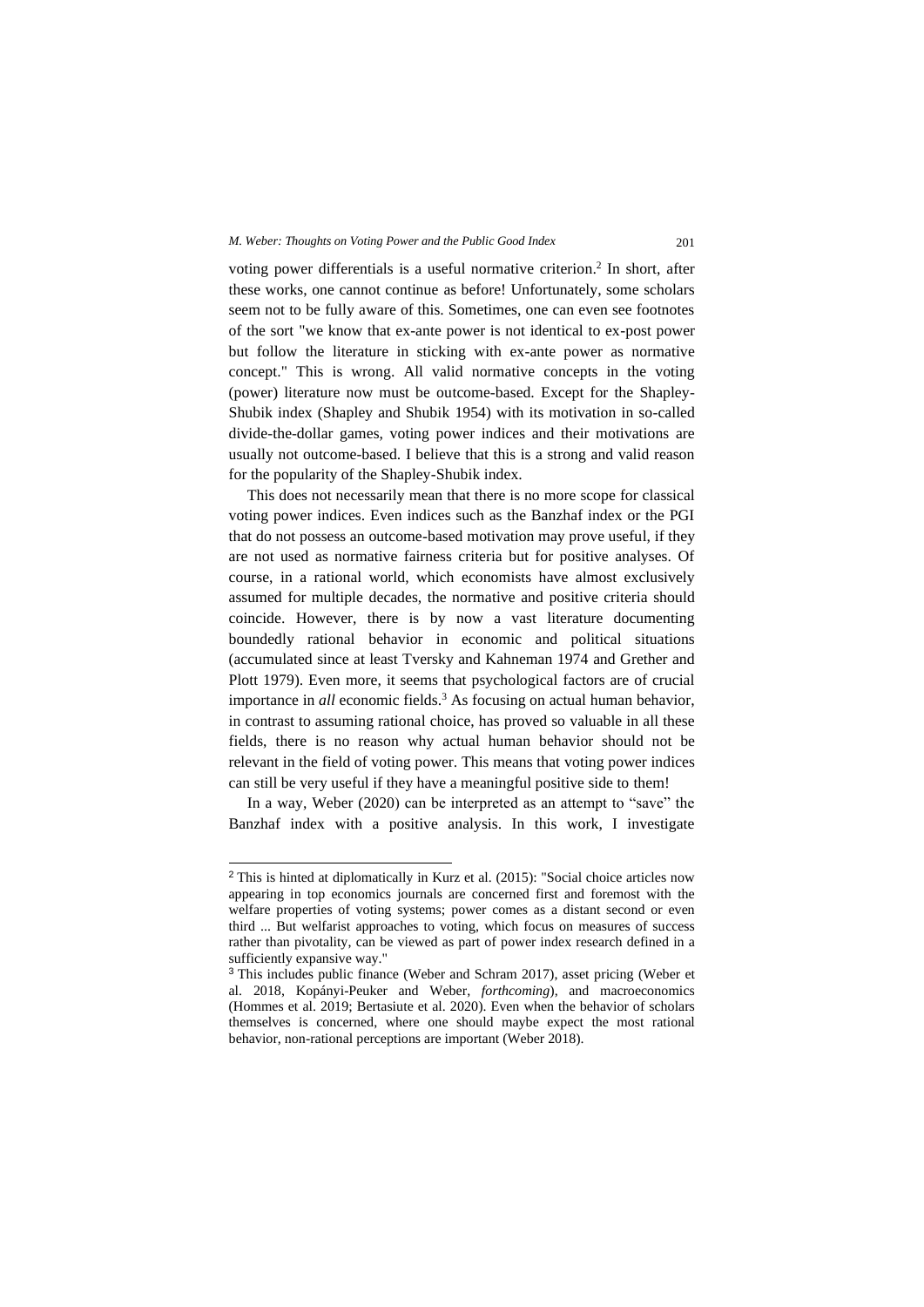preferences over voting systems for assemblies of representatives. More precisely, I investigate whether participants in an incentivized laboratory experiment prefer voting systems approximating equal indirect Banzhaf power over voting systems approximating equal indirect Shapley-Shubik power in a setting that is as close as possible to the standard motivation of the Banzhaf index (or Penrose's Square Root Rule). My thought was that, while the Banzhaf index is (from a theoretical viewpoint) worthless as a normative criterion, it may still describe well what kind of voting systems people prefer. If many political scientists, mathematicians, and economists found this concept convincing for multiple decades (as normative criterion), it may be possible that this concept still coincides with people's feeling of fairness. Unfortunately for the Banzhaf index, participants in Weber (2020) prefer voting systems approximating equal indirect Shapley-Shubik power over those approximating equal indirect Banzhaf power. Of course, this is only a comparison between these two concepts. It could well be that voting systems designed according to other concepts, that which may include those based on the PGI, are preferred as much as or even more than voting systems approximating equal indirect Shapley-Shubik power.

Analyzing people's preferences over voting systems is not the only possible positive analysis of voting. Other options include analyzing whether power indices have predictive power concerning which coalitions form in democratic institutions (although it may prove difficult to disentangle the contributions of political proximity and voting power to the forming of coalitions). In reality, it is well possible that smaller parties have greater actual power to influence politics than larger parties (which is in theory possible with the PGI but not with the Banzhaf or Shapley-Shubik index). Looking for example at Germany, one could easily make the claim that the libertarian party FDP has had more power in the past than other parties despite often rather small vote shares, as the FDP has often been part of the governing coalition (as junior partner of the large conservative party CDU). <sup>4</sup> The intuition of the PGI in mind, this is not necessarily surprising. The small vote share of the FDP was enough to give a coalition of CDU and FDP the majority of votes in parliament, so

<sup>4</sup> For simplicity, I refer to the CDU only, although more precise would be to talk about the union of CDU and CSU. The CSU is officially a separate party that can be elected in Bavaria only (while the CDU can be elected in all states except Bavaria).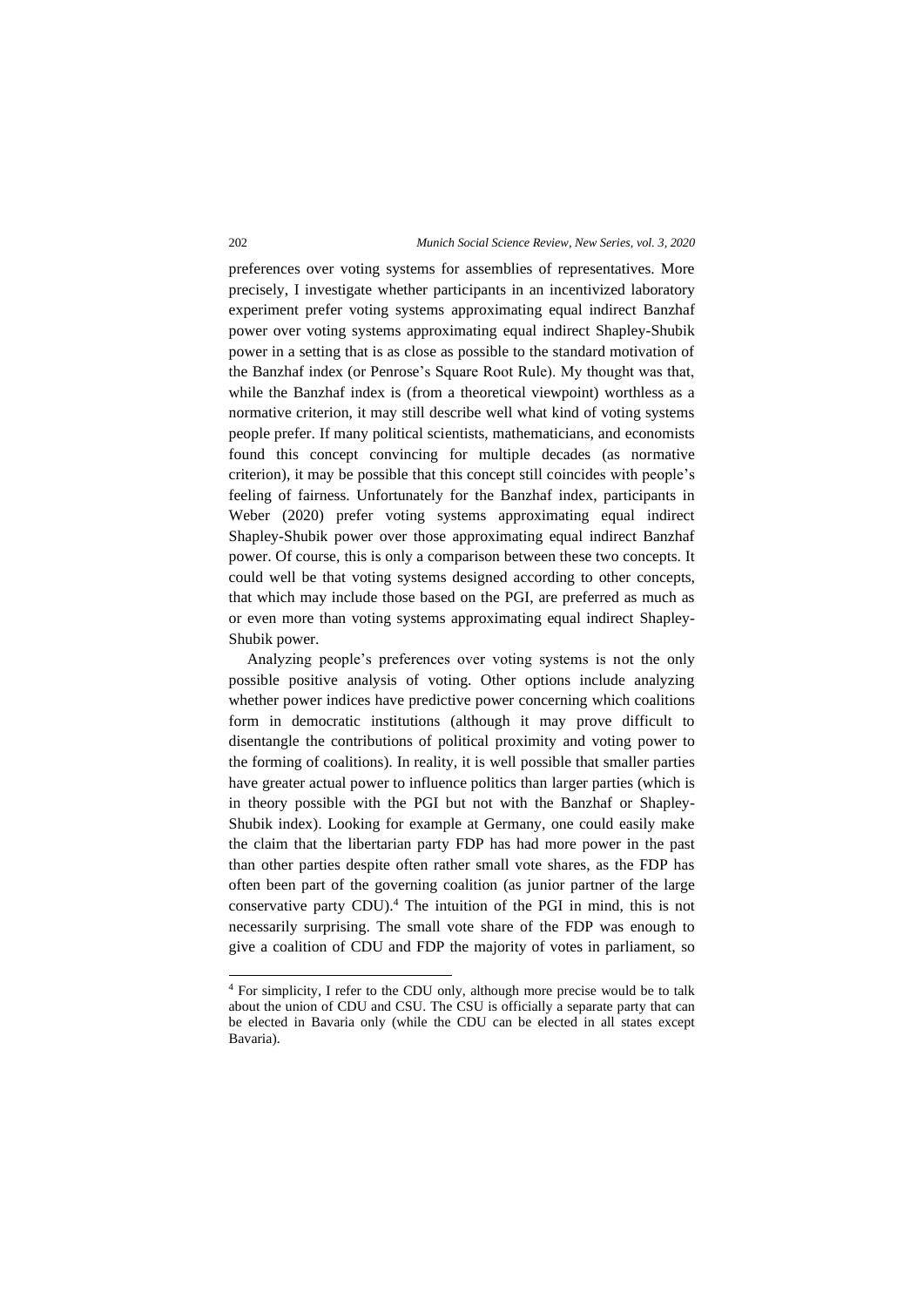that it would have been unnecessary for the CDU to coalesce with a larger party than the FDP or with more than one party. Indeed, when the PGI was first brought up (Holler 1978), the task was exactly to analyze government formation through voting power indices (for Finland 1948-1978).

However, as mentioned above, it is difficult in such real-world applications to disentangle pure theoretical power considerations from political proximity. In the German example, one should not forget that the FDP is also the party that is politically closest to the CDU. It could thus be coincidental that the FDP had fewer votes than parties ideologically farther from the CDU and that political proximity determined the forming of the CDU-FDP coalitions. The analysis in Holler (1978) focuses on theoretical power alone, without taking political proximity into account.<sup>5</sup> To obtain a powerful predictor of coalition formation, it seems necessary to combine power considerations with measures of political proximity. Nowadays, such measures may be available or can be calculated. This makes it possible to analyze power indices and political proximity jointly, for example in regression settings. It is not a trivial task to use voting power theory for forecasting coalition formation, but that does not mean that it is not a worthwhile task. I believe that some voting power indices that are not valid normative criteria could prove useful for such tasks, including the PGI.

### **3. Reinhard Selten's View on the Missing Popularity of the PGI**

The first hypothesis mentioned in Holler (2019) originates from Reinhard Selten and states that the PGI would be used and appreciated much more, if it had been introduced (and advertised, I would add) by a famous game theorist (from the US, I would add here). This case seems clear-cut. Unfortunately, in the social sciences (at least in economics and finance, the fields that I am most familiar with, but probably also in other social sciences), there is a very strong focus on scholars from top schools and on scholars from the United States. I have little doubt that there is a

<sup>5</sup> Voting power considerations may be more important than political considerations in some cases. One example could be the recent coalition of Italy's far right with the far left. However, one may also claim that these parties have a lot in common, reaching from their populistic rhetoric over their contempt for democratic values and institutions, so that they may not be as distant as a simple left-right distinction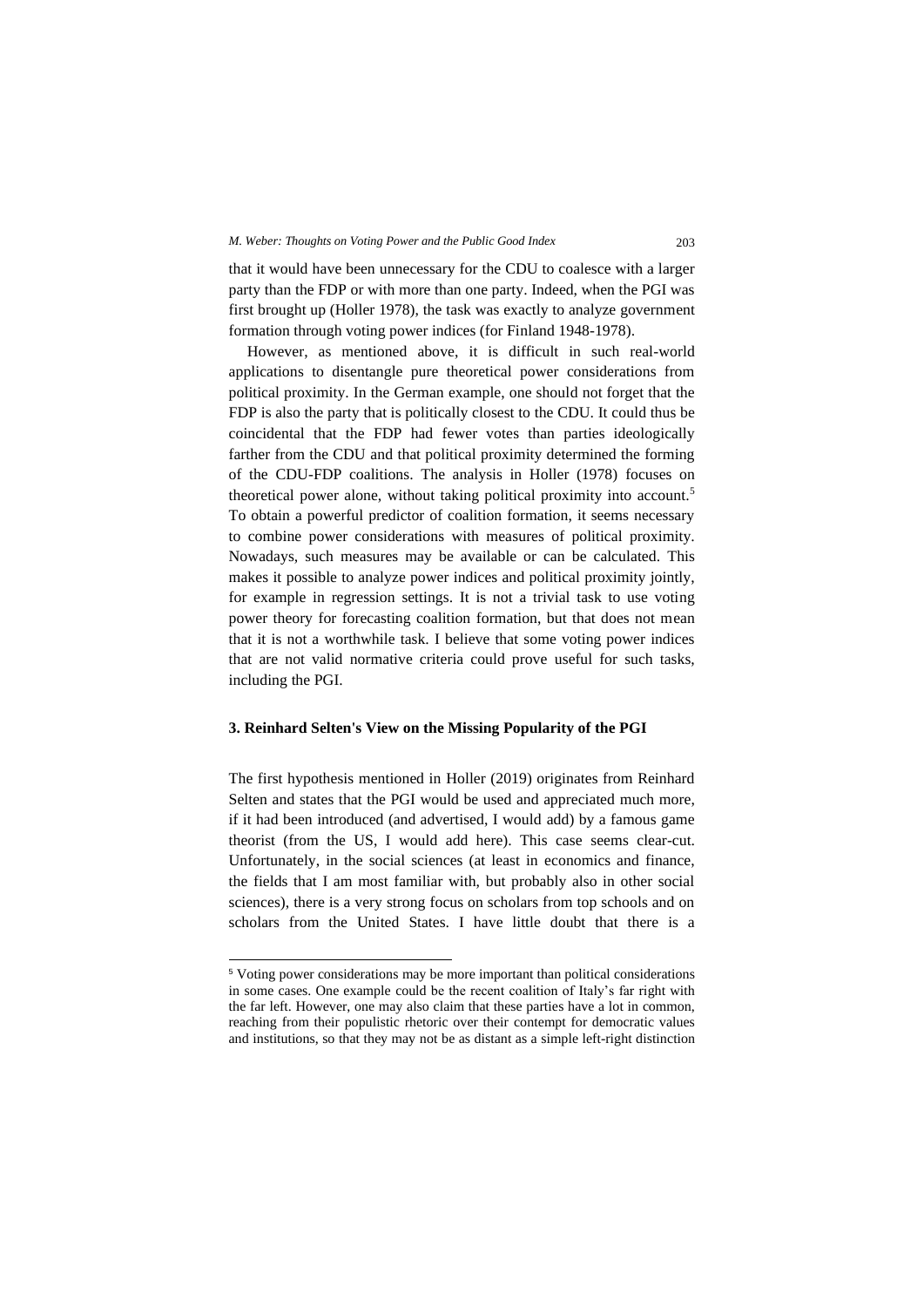considerable difference in popularity of two equally good concepts if one is introduced by a relatively unknown European author and the other by a famous US American author. I hope that this will change at some point, that ideas from less known scholars will be taken more seriously, and that the region of origin of a concept will not matter, but I am a bit pessimistic, at least regarding the short and medium run. As far as the regional component is concerned, cold comfort for Europeans could be that Asians, South-Americans, and Africans are most likely in an even worse position.

I therefore agree with Reinhard Selten's view that the PGI would be more popular had it been introduced by a leading game theorist in the US. Whether this effect is so strong that the PGI would have become more popular than the Banzhaf index or even as popular as the Shapley-Shubik index is a different question.

#### **4. Concluding Remarks**

Should the PGI be used more often? Maybe yes. Rather than discussing the technical properties of this index, I have tried to make another point in this short comment: voting power indices should be used for positive analyses, as almost all of them are not valid normative criteria. They can be useful, though, in describing people's preferences over voting systems (as in Weber 2020) or for forecasting which coalitions will form. The latter was the purpose of the work introducing the PGI (Holler 1978), but successful modern applications may want to combine the voting power considerations with considerations of political proximity.

## **References**

- Banzhaf, J. F. III (1965), "Weighted Voting Doesn't Work: A Mathematical Analysis," *Rutgers Law Review* 19: 317-43.
- Barbera, S., and Jackson, M. O. (2006), "On the weights of nations: Assigning voting weights in a heterogeneous union," *Journal of Political Economy*, 114(2), 317-339.
- Bertasiute, A., Massaro, D., and Weber, M. (2020), "The behavioral economics of currency unions: Economic integration and monetary policy," *Journal of Economic Dynamics and Control*, 112:103850.

suggests.

\_\_\_\_\_\_\_\_\_\_\_\_\_\_\_\_\_\_\_\_\_\_\_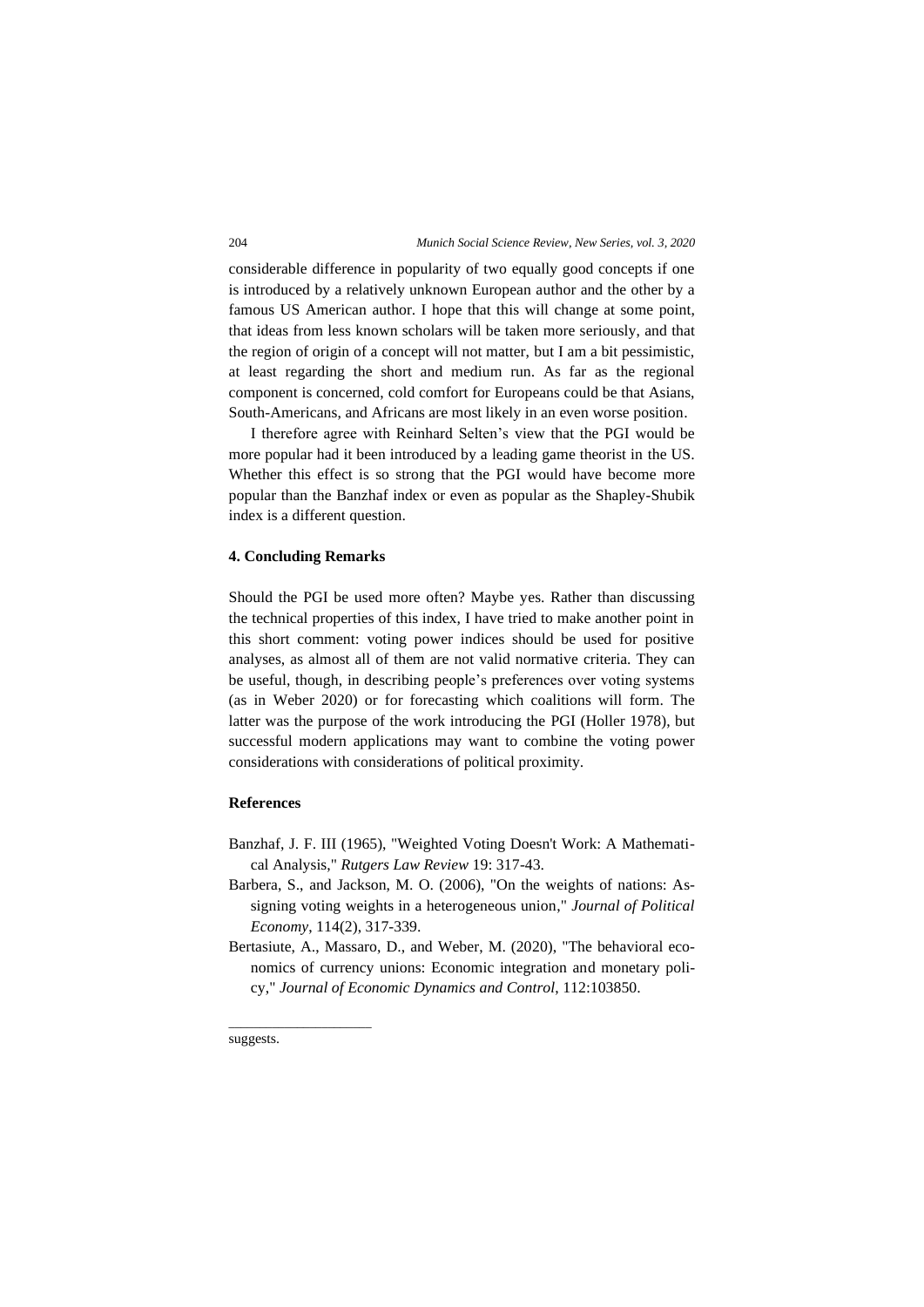- Grether, D. M., and Plott, C.R. (1979), "Economic theory of choice and the preference reversal phenomenon," *The American Economic Review*, 69(4), 623-638.
- Holler, M.J. (1978), "A Priori Party Power and Government Formation: Esimerkkinä Suomi," *Munich Social Science Review* 1, 25-41; republished in M.J. Holler (ed.), Power, Voting, and Voting Power, Würzburg und Wien: Physica-Verlag, 1982, pp. 273-282; and *Finnish-German Yearbook of Political Economy, Volume* 1, 2018, München: Verlag Holler, pp. 41-55.
- Holler, M. J. (1982), "Forming coalitions and measuring voting power," *Political studies*, 30(2), 262-271.
- Holler, M.J. (2019), "The Story of the Poor Public Good Index," *Transaction on Computational Collective Intelligence*, 34 (LNCS 11890): 171-179.
- Holler, M. J., and Packel, E. W. (1983), "Power, luck and the right index," *Zeitschrift für Nationalökonomie*, 43(1), 21-29.
- Hommes, C. H., Massaro, D., and Weber, M. (2019), "Monetary policy under behavioral expectations: Theory and experiment," *European Economic Review,* 118:193–212.
- Kopányi-Peuker, A. and Weber, M. (forthcoming), "Experience does not eliminate bubbles: Experimental evidence," *Review of Financial Studies.*
- Kurz, S., Maaser, N., Napel, S., and Weber, M. (2015), "Mostly sunny: a forecast of tomorrow's power index research," *Homo Oeconomicus* 32 (1), 133-146.
- Laruelle, A., and Valenciano, F. (2005), "Assessing success and decisiveness in voting situations," *Social Choice and Welfare*, 24(1), 171-197.
- Penrose, L. S. (1946), "The elementary statistics of majority voting," *Journal of the Royal Statistical Society*, 109(1), 53-57.
- Shapley, L.S. and M. Shubik (1954), "A Method of Evaluating the Distribution of Power in a Committee System," *American Political Science Review* 48: 787-792.
- Turnovec, F. (2009), "Fairness and squareness: Fair decision making rules in the EU Council*?"* IES Working Paper (No. 1/2009).
- Tversky, A., & Kahneman, D. (1974), "Judgment under uncertainty: Heuristics and biases," *Science*, 185(4157), 1124-1131.
- Weber, M., and Schram, A. (2017), "The Non-equivalence of Labour Market Taxes: A Real‐effort Experiment," *The Economic Journal* 127(604), 2187-2215.